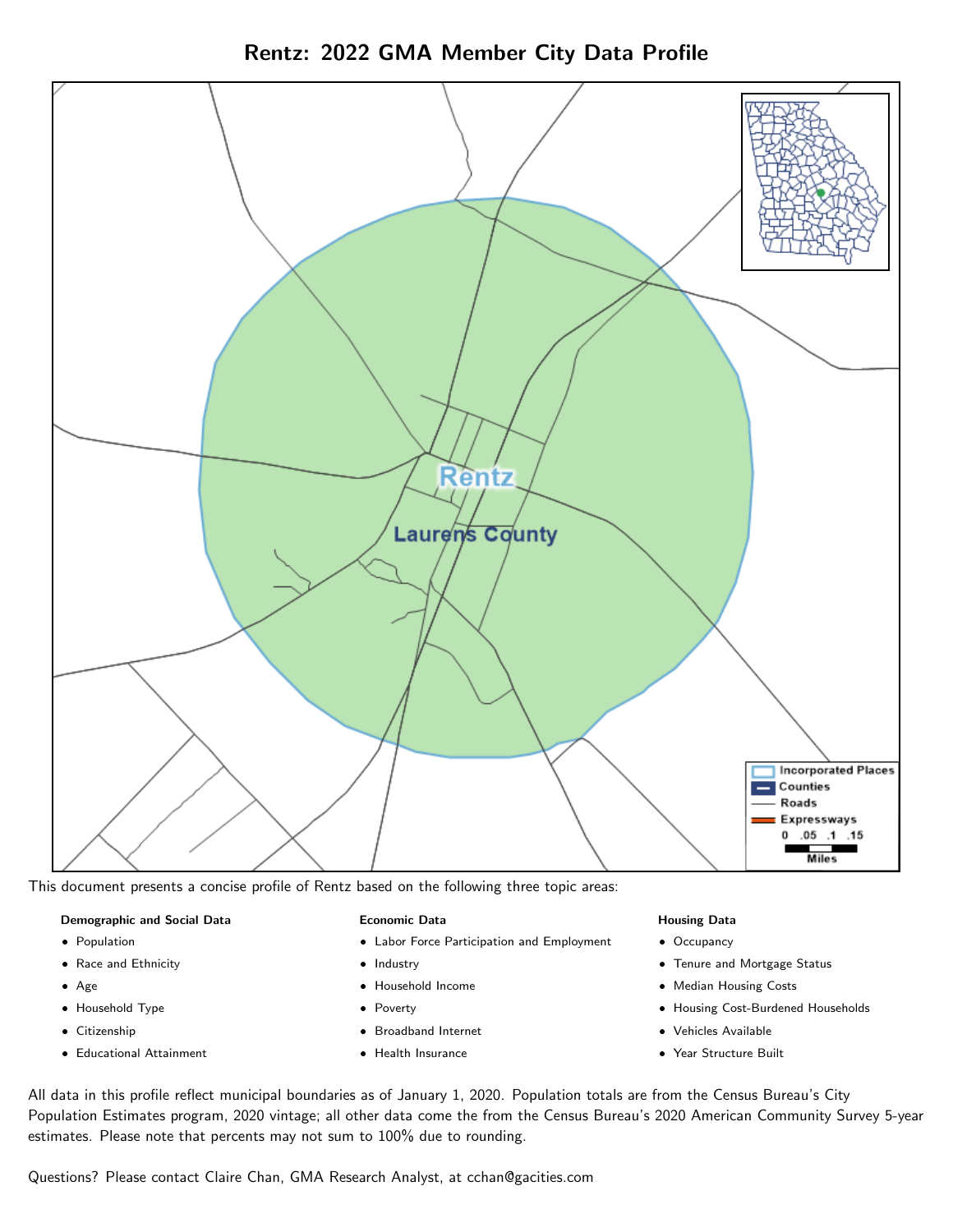# Rentz: Demographic and Social





0% 2% 4% 6% 8% 10% 12% 14% 14% 12% 10% 8% 6% 4% 2%

# **Citizenship**

Age



Source: American Community Survey, 2020 5-year estimates, table B05002 Source: American Community Survey, 2020 5-year estimates, table B15002

#### Race and Ethnicity



Source: U.S. Census Bureau, City Population Estimates, 2020 vintage Source: American Community Survey, 2020 5-year estimates, table B03002

## Household Type



Source: American Community Survey, 2020 5-year estimates, table B01001 Source: American Community Survey, 2020 5-year estimates, table B11001

### Educational Attainment



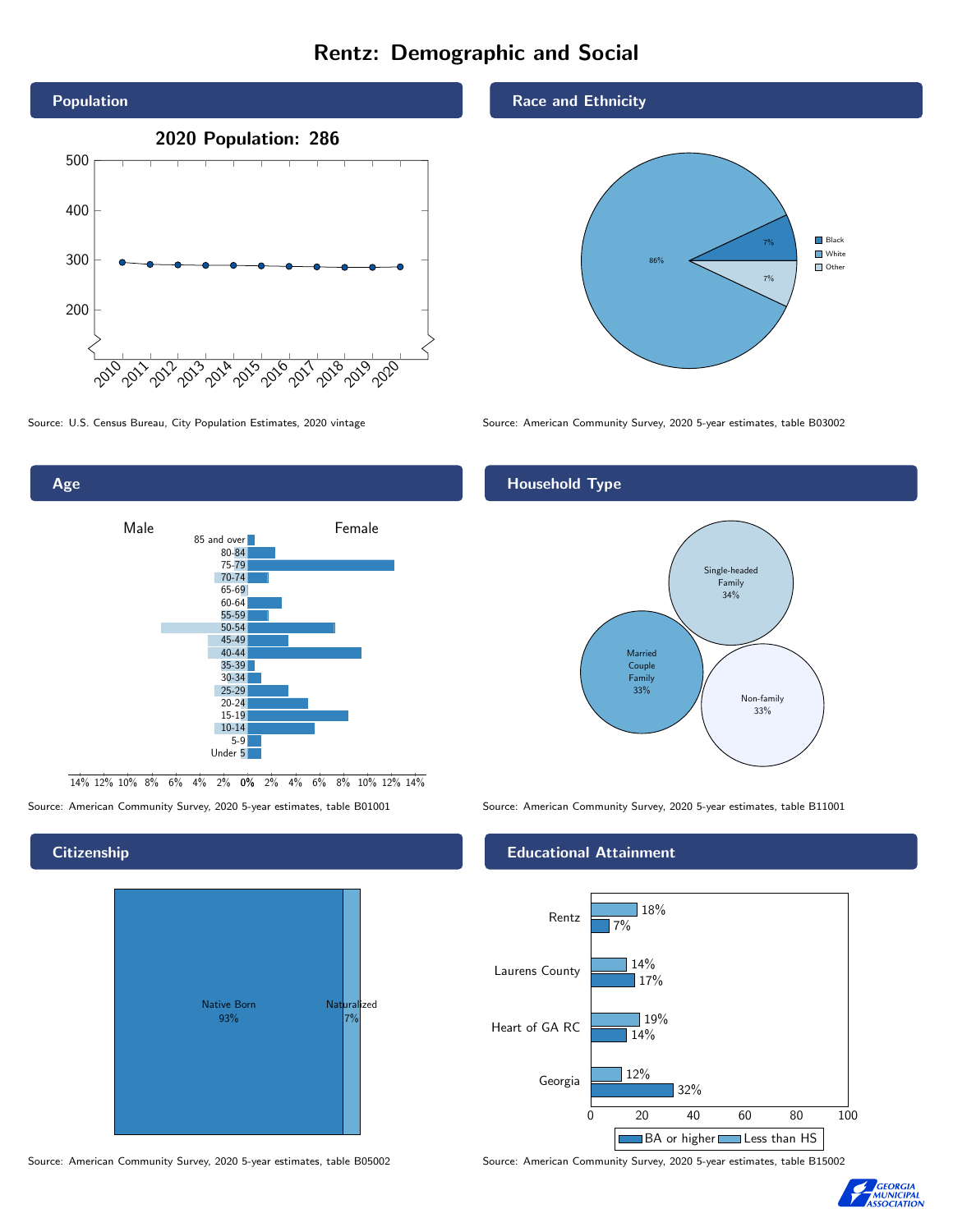# Rentz: Economic



Source: American Community Survey, 2020 5-year estimates, table B23001 Note: Unemployment rate is based upon the civilian labor force.



| Agriculture, forestry, fishing and hunting, and mining      | $0\%$ |
|-------------------------------------------------------------|-------|
| Construction                                                | 5%    |
| Manufacturing                                               | 13%   |
| <b>Wholesale Trade</b>                                      | $0\%$ |
| Retail Trade                                                | 16%   |
| Transportation and warehousing, and utilities               | 8%    |
| Information                                                 | 3%    |
| Finance and insurance, real estate, rental, leasing         | $0\%$ |
| Professional, scientific, mgt, administrative, waste mgt    | 11%   |
| Educational services, and health care and social assistance | 16%   |
| Arts, entertainment, recreation, accommodation, food        | 21%   |
| service                                                     |       |
| Other services, except public administration                | $0\%$ |
| Public administration                                       | 8%    |

Source: American Community Survey, 2020 5-year estimates, table C24030



Source: American Community Survey, 2020 5-year estimates, tables B19013 and B19025 Source: American Community Survey, 2020 5-year estimates, table B17010



## **Health Insurance**



Source: American Community Survey, 2020 5-year estimates, table B28002 Source: American Community Survey, 2020 5-year estimates, table B18135



Poverty